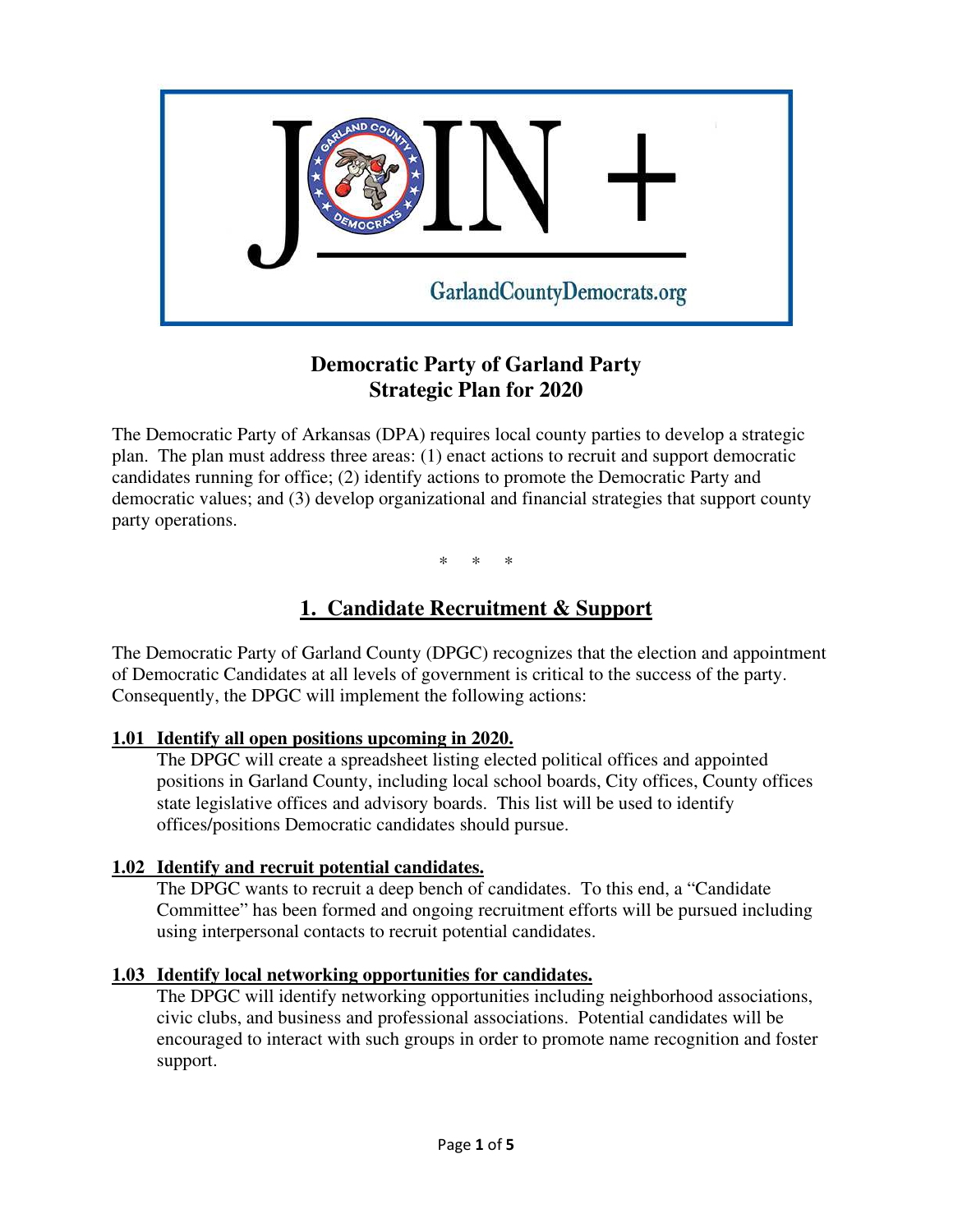## **1.04 Offer candidate training on campaign operations and legal requirements.**

Members of the DPGC have extensive expertise in mounting local elective campaigns as well as complying with financial disclosure requirements. Plans call for offering classes for candidates regarding: (1) organizing a campaign; (2) formulating effective campaign messaging and election strategies and tactics; (3) using social media in political campaigns; and (4) compliance with state financial disclosure requirements.

### **1.05 Offer leadership and skills training for candidates.**

The DPGC will promote opportunities for candidates to improve their public speaking skills and when requested, the DPGC will provide training on improving interpersonal skills intended to enhance a candidate's ability to connect with voters.

### **1.06 Offer the DPGC Headquarters for use by Democratic candidates.**

The DPGC maintains an office at 608 Grand Avenue, Hot Springs. Our headquarters is equipped with networked computer and a large 55" color display, a kitchenette, and a large meeting room. As scheduling allows, the space can be used for fundraising events, campaign rallies, etc.

## **1.07 Finance a "Candidate Support Fund" for the 2020 General Election.**

The success of candidates will depend, at least in part, on the DPGC's ability to offer financial support. Providing timely financial resources (specifically "seed money" early during the General Election campaign season) is especially important. To this end, the DPGC will continue its fundraising efforts to build up its "Candidate Support Fund" for use to support Democratic candidates during the 2020 election cycle.

\* \* \*

# **2. Promoting the Democratic Party**

The Democratic Party of Garland County recognizes that it is necessary to promote democratic values in our community as a means of building support for the party and its candidates. Consequently, the DPGC will implement the following community outreach and advocacy activities in Garland County:

### **2.01 Integrate free local news media coverage to promote DPGC messaging and events.**

Use of free media—including local radio and the newspaper—can expand the "reach" of the DPGC's messaging and promotional efforts. To this end, the DPGC will promote party activities, rallies, and events to local media outlets. Distribution of press releases will be routine and a DPGC spokesperson will be made available whenever possible for media interviews.

### **2.02 Have DPGC Representatives at government meetings to voice the political concerns of our members.**

Subject to available staffing, have a DPGC representative present at city, county, and state government meetings and events to advocate for the interest of our members and report back to the DPGC membership on issues of interest occurring at said meetings.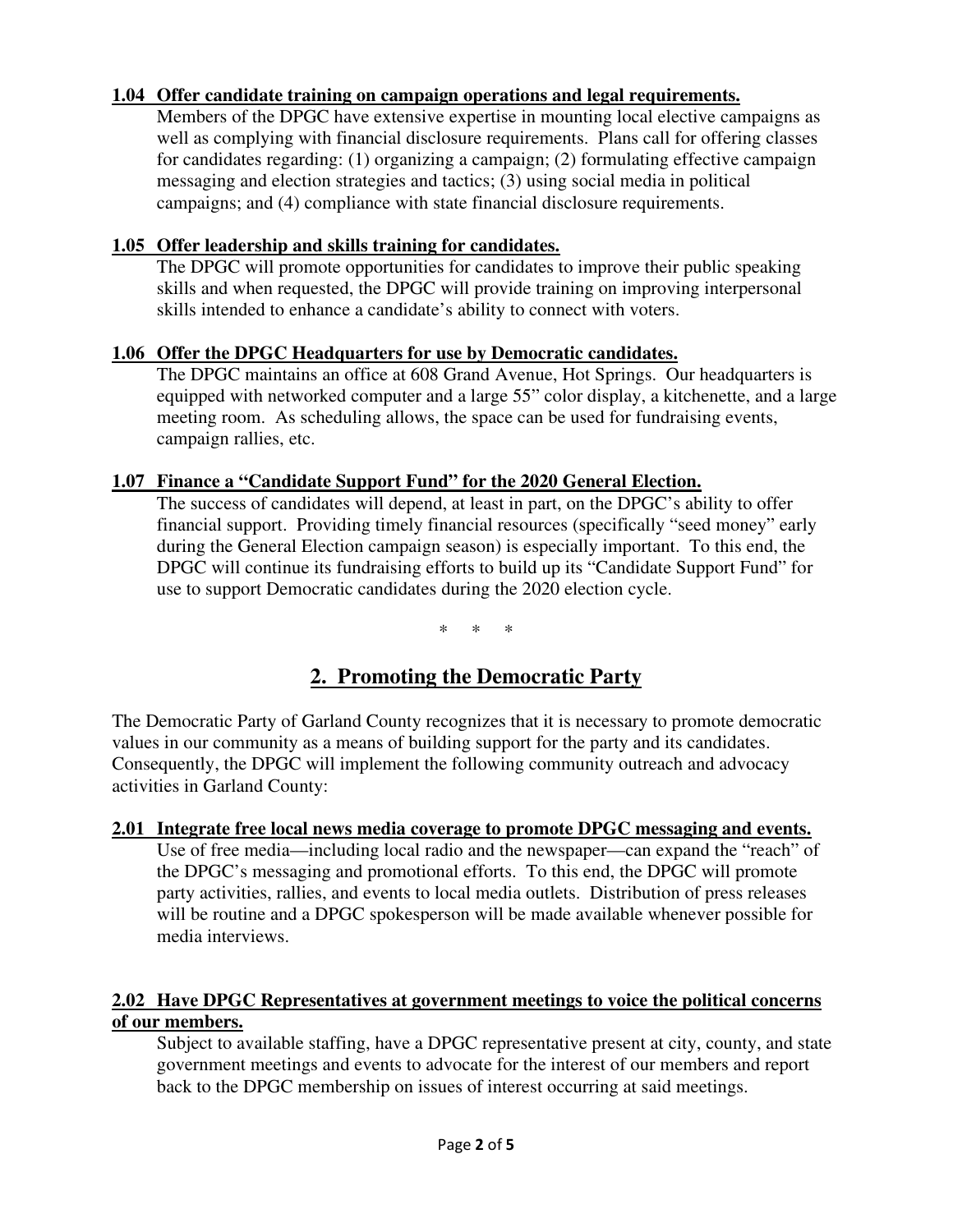## **2.03 Create and distribute "Issue Alerts."**

The party will distribute to DPGC members and others information about pending issues and how to contact their elected representatives. This will keep voters engaged in the political process and promote the idea that the DPGC is an effective partner in promoting and protecting issues of public importance.

## **2.04 Promote voter registration efforts.**

The DPGC will continue its ongoing voter registration efforts in Garland County. The goal is to engage as many local residents as possible in the political process.

### **2.05 Publish a weekly email newsletter.**

The DPGC's weekly email newsletter reinforces Party goals and informs our members about important issues and upcoming events. The newsletter promotes political engagement.

## **2.06 Utilize social media and the internet to promote the DPGC.**

The DPGC will employ social and web media platforms (Instagram, Twitter, Facebook, email and the DPGC website) to promote the party, upcoming events and important political issues. The intent is to expand the "reach" of DPGC's messaging efforts and enhance political engagement with the larger community.

## **2.07 Promote writing "Letters to the Editor."**

The DPGC will encourage letter writing efforts to the local newspaper (the Hot Springs *Sentinel-Record*) addressing issues of concern to Democrats. The opinion page of the local newspaper is widely read in our community, especially among older residents (the demographic with the highest voter participation rate). The DPGC will offer free copyediting services to potential letter writers. Such letters will expand the reach and promotion of the DPGC's goals and platform.

\* \* \*

# **3. Operational and Financial Activities**

The Democratic Party of Garland County recognizes the need to have in place an effective organization to promote our candidates, support the Democratic Party, and connect with voters. In terms of fundraising, the DPGC has adopted a "work smarter, not harder" philosophy; the end goal is to maximize income without overwhelming the party's volunteer base with elaborate or exhausting work assignments. To this end, the DPGC will implement the following actions to support party operations:

### **3.01 Make DPGC member meetings engaging and educational events.**

There will be a reduced focus on conveying information about routine DPGC administrative and operational matters at our member meetings. If needed, such information can be distributed to attendees via handouts or email. Instead the meetings will have a speaker focused on an engaging topic intended to promote the Party and Democratic issues and values. Operational matters will be administered by the DPGC's Executive Committee; Executive Committee meeting minutes will be made available to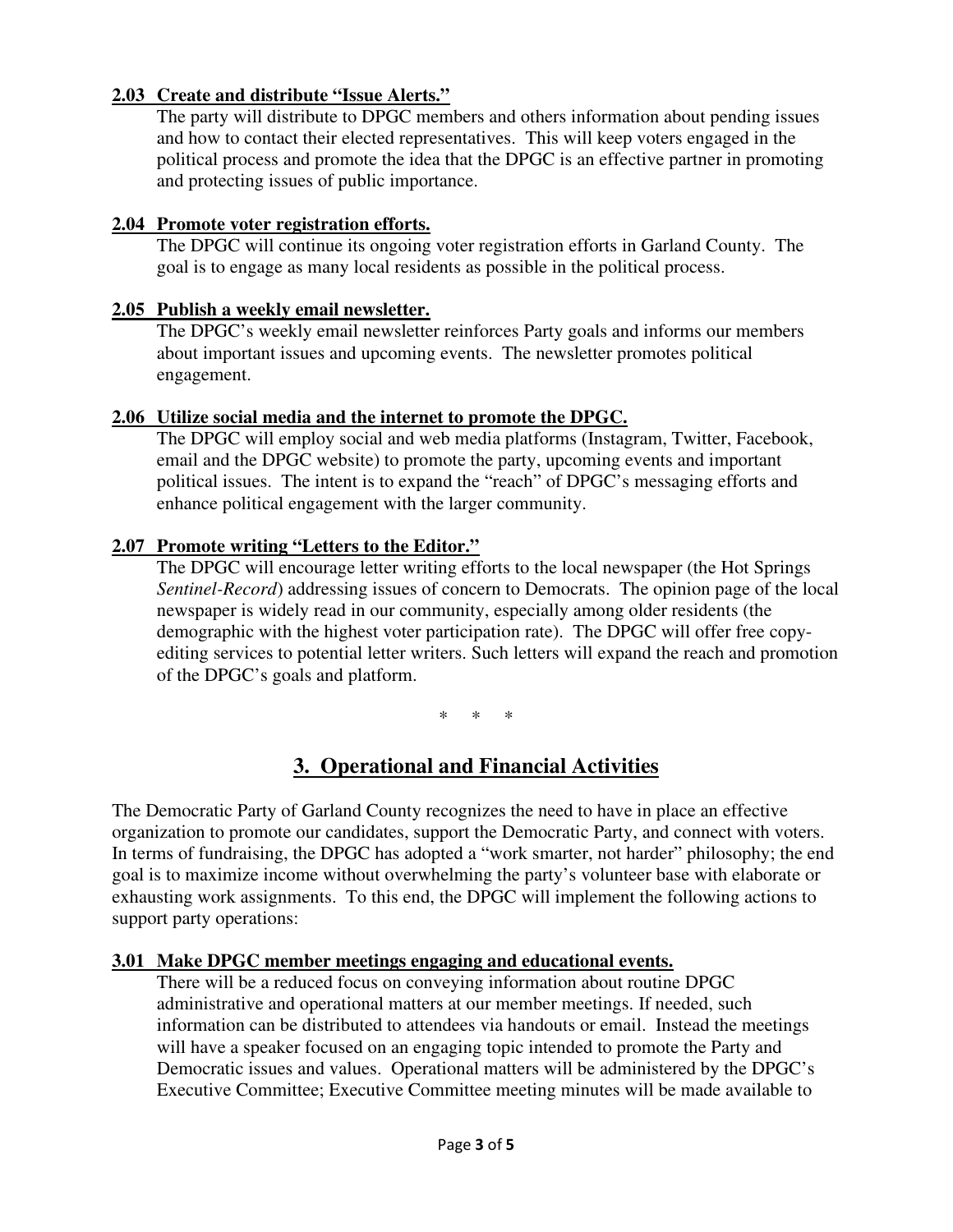DPGC members upon request. The goal is to expand attendance at our monthly meetings, energize attendees and encourage greater political engagement.

## **3.02 Continue the outreach efforts of the Sunshine Committee.**

The DPGC recognizes that political engagement often benefits from a "personal touch." Promoting interpersonal ties creates stronger connections among our membership. To this end, the DPGC will send notes or cards expressing congratulations, sympathy, or concern to our members in the event of illness, bereavement, birthdays or other milestone events.

## **3.03 Develop and expand our volunteer pool.**

Recently the DPGC has seen an influx of people willing to volunteer in support of the Party and its activities. The DPGC will use interested volunteers to staff our Headquarters and to assist in political events sponsored by DPGC in Garland County.

## **3.04 Staff the DPGC Headquarters.**

The DPGC maintains an office/headquarters at 608 Grand Avenue, Hot Springs. It is our goal to have a trained volunteer on site during the week to answer calls and provide assistance to visitors. The DPGC will encourage all volunteers to aid in our outreach activities.

### **3.05 Use the VAN list to recruit DPGC members and expand support in the community.**

The DPGC will use information provided by VAN to identify potential supporters in our community and invite them to join the Party as well as take part in our outreach events. The DPGC recognizes that direct personal contact with likeminded individuals is an effective way to motivate those individuals to take an active role in promoting and supporting the Democratic Party and Democratic candidates.

### **3.06 Develop contacts with other community organizations and interest groups.**

The DPGC will undertake efforts to identify and establish a working relationship with neighborhood associations, civic clubs, and business and professional associations on issues of common interest. This will afford the DPGC an opportunity to recruit additional members, foster support for the Democratic Party in the larger community, and reinforce the DPGC's goal to protect and promote the interests of Garland County residents on important issues.

## **3.07 Utilize the DPGC Headquarters to its full potential.**

The DPGC maintains an office equipped with networked computer and a large 55" color display, a kitchenette and a large meeting room. As scheduling allows, the space can be used for fundraising, campaign and promotional events, meetings, rallies, training and other events. Our intention is to host more actionable events at our Democratic Headquarters to promote the positions of our members and other Garland County residents on important issues.

## **3.08 When possible carry out DPGC activities in an environmentally responsible manner.**

We should step up our recycling efforts and encourage environmentally friendly practices in our day-to-day operations whenever possible.